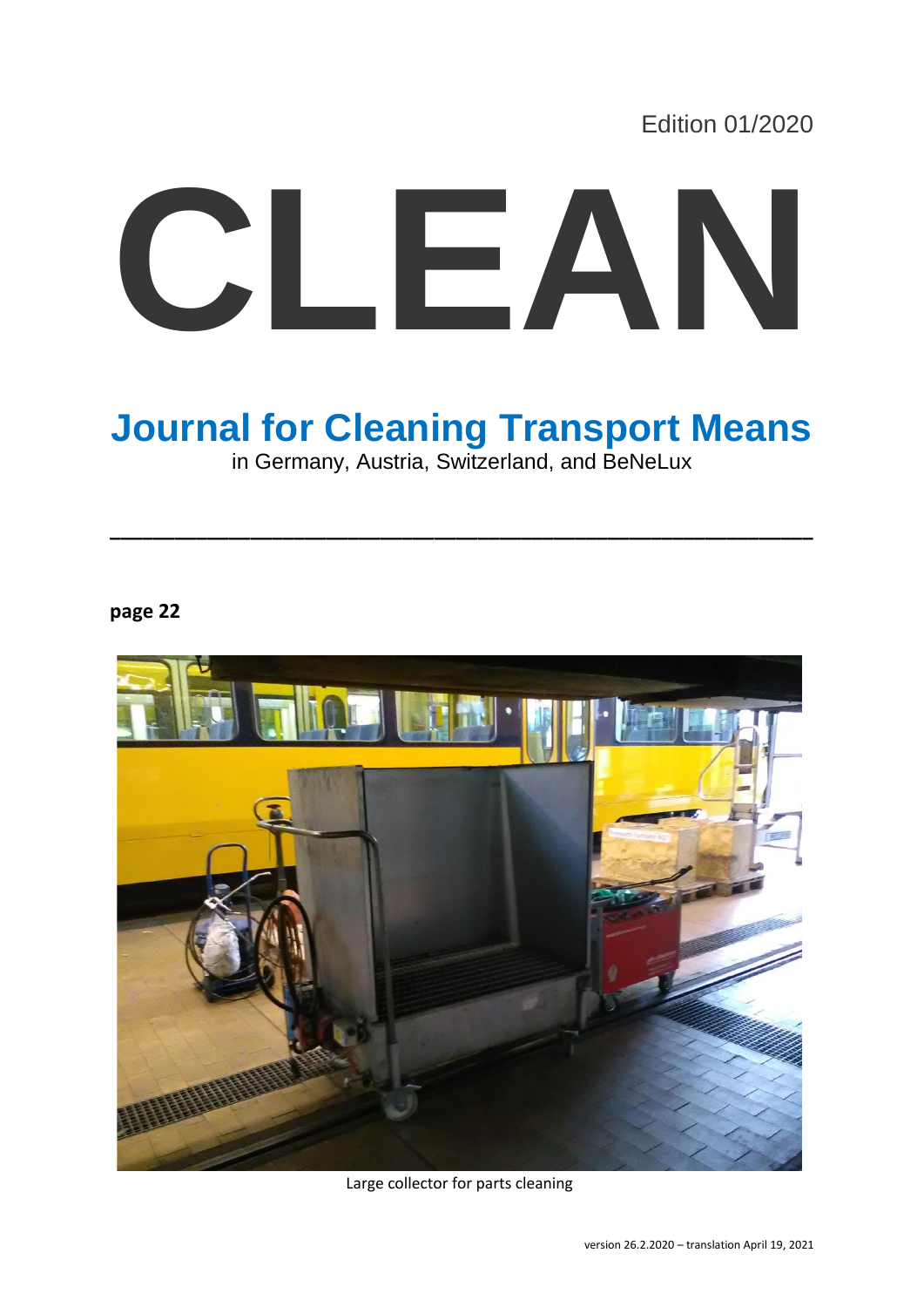## **Environmentally friendly, safe, and clean**

**Low pressure, high temperatures - that is the secret behind ph-cleantec's devices. With water at 95° Celsius, greasy and oily residues can be dissolved without chemicals. Less pressure also means less abrasion that is thrown around and less danger for the cleaning staff, who no longer need protective clothing. As a side effect, you save 90 percent water.**

The requirements for cleaning in railway operations are diverse and often challenging. ph-cleantec offers an optimal and environmentally friendly solution for cleaning surfaces that are heavily contaminated with oils and greases, such as track setting systems, track lubrication systems and turntables in the outdoor area, but also axles, ball bearings, couplings, motors, heat exchangers, springs, etc.. As a rule, very little chemistry is used and the method is therefore not only efficient and cost-saving, but also particularly environmentally and health-friendly.

### **Applications**

In contrast to the high-pressure cleaner (HPC), ph-cleantec works with a low pressure of up to 14 bar, but with high temperatures of up to 95° Celsius. This makes the method



particularly efficient for oily and greasy surfaces as also heavy dirt can easily be removed primarily by the hot temperature. Thanks to the low pressure the cleaned contaminants are not carried through the entire factory building. While the HPC is suitable for large surfaces such as the outer walls of wagons, tank wagons, locomotives and the like, the strengths of the low-pressure hot cleaners lie in the cleaning of smaller parts and complex or delicate surfaces.

A good example are spindles and springs from the engines or on the axles, which can be cleaned effortlessly with the hot cleaning method. For this purpose the units have collector trays on top - the so-called parts cleaning level - in which smaller elements are simply sprayed off and cleaned with a spray gun and nozzle. Like this, even heavily soiled parts can be easily cleaned in these collectors.

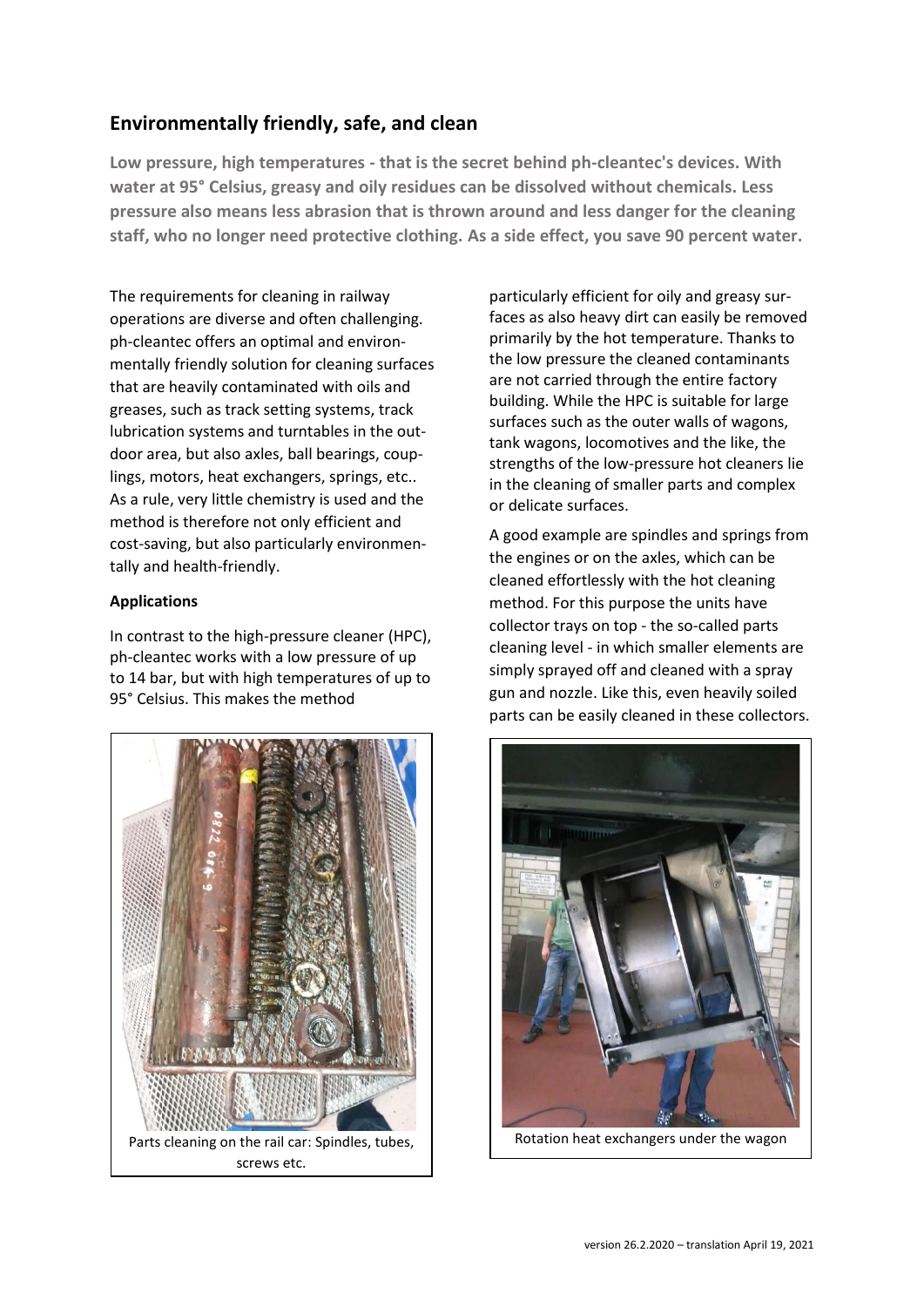An ideal application is the cleaning of air-conditioning heat exchangers, which are usually installed under the wagons and which would be damaged by cleaning with high-pressure cleaners. These can often be cleaned directly on the wagon, as the hot cleaning devices are mobile and, thanks to a capacity of almost 100 litres of water, largely autonomous so that they can be brought directly to the wagon. With the help of push and pull lances and various nozzles, work can then be done directly on and even under the wagon.

If the heat exchangers have to be removed, or if large parts have to be cleaned, there are also independent large collectors as an alternative to the top-mounted parts cleaning collectors. These are usually the size of a Euro pallet but can be up to 10m² in size and hold up to 10t in weight. Large parts such as entire axles, couplings, gearboxes, etc. can be lowered into them by crane and then cleaned. For example, couplings are cleaned with phcleantec equipment at the Metro in Paris.

In practice, lubrication systems and the moving parts on actuators and turntables in outdoor areas can also be cleaned perfectly with the devices from ph-cleantec. The hot cleaning devices are also tried and tested and efficient for the tiresome topic of WC cleaning.

Finally, the devices are also ideal for some special applications, such as cogwheel railways and cable cars, as well as escalators, which are often part of the operation of suburban and underground railways.

### **Operating Principle**

The principle of operation of the ph-cleantec units is based on cleaning at high temperatures: Normally, 95°C is used, i.e. just below the boiling point of water. HP cleaners, on the other hand, primarily clean with pressure, i.e. with mechanical action. In the case of greasy or oily contamination, however, pressure is often not really efficient - although coarse dirt is removed, thorough cleaning of such parts with a high-pressure cleaner or even with

chemical solutions would often take considerably longer and not achieve the same cleaning quality as with a hot cleaner.



Another great advantage of low-pressure cleaning is that dirt remains in the unit resp. in the collector - there are no significant splashback effects, dirt is neither carried through the factory floor by high pressure nor by solvents such as A-I cleaners. The employees do no longer stand in a cloud of droplets, and the protective clothing usually required for HP cleaners can be dispensed with. This makes cleaning much more comfortable and less cumbersome.

This is further promoted by the mobility of the units, which can easily be brought to the part which needs to be cleaned. In many cases, this also eliminates the need for prior dismantling of the respective part.

### **A clear benefit for employer and employees, for environmental protection and for occupational safety**

At the same time, the ph-cleantec devices work in a particularly resource-saving and thus environmentally friendly way. This starts with the fact that the cleaning of greasy and oily parts is often much faster with high temperatures than with high pressure - this in itself saves working time and resources.

In addition, ph-cleantec units require only a fraction of the water of a high-pressure cleaner: While a high-pressure cleaner has a throughput of 20-30 litres per minute, the ph-